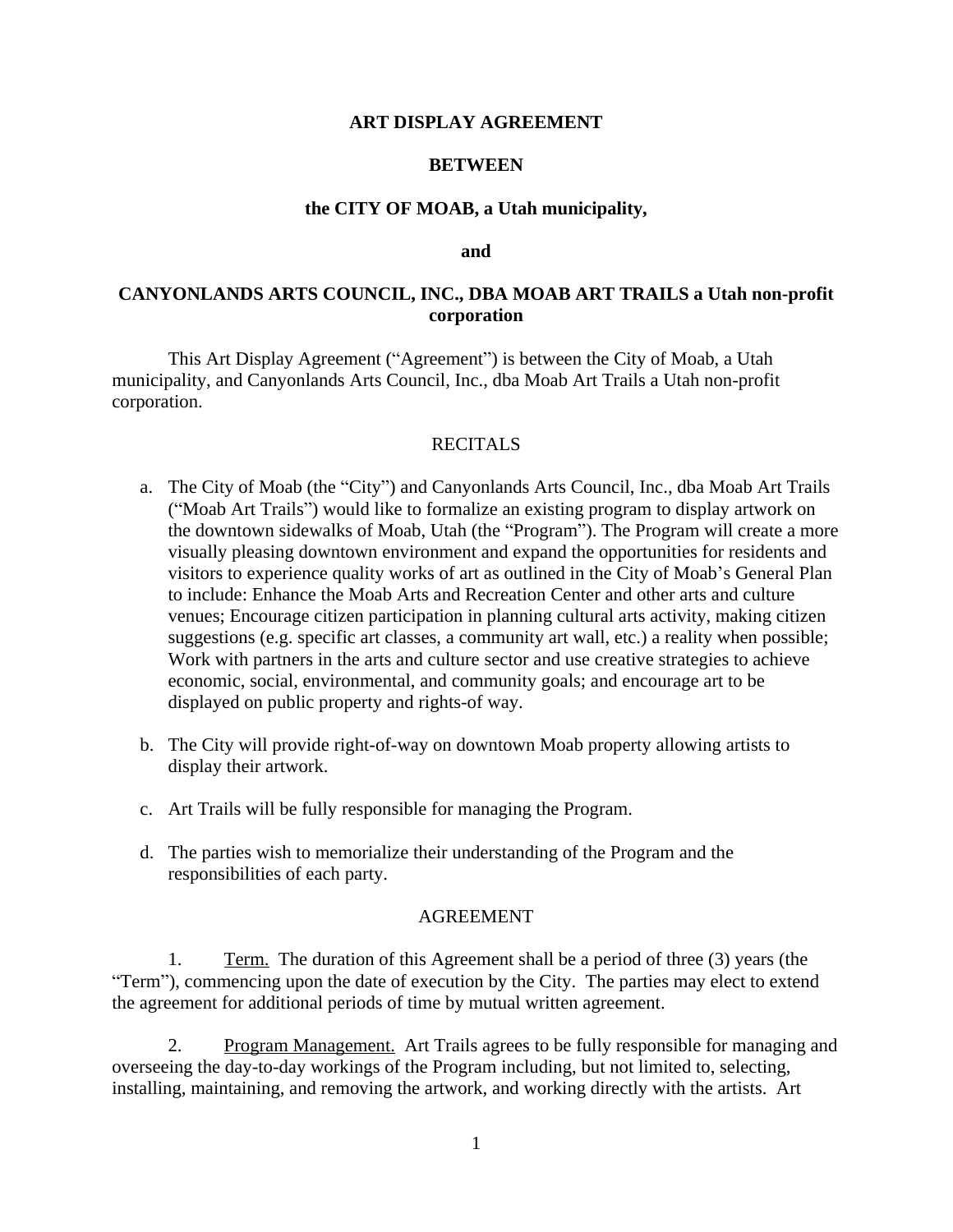Trails shall assure that all works exhibited under this Program are lawfully displayed by securing consent or authorization from the owners, authors, or creators of the original artworks, as applicable.

3. Right-of-Way. The City agrees to provide right-of-way on downtown Moab's sidewalks to allow the installation and display of the artwork for the Program. The locations for the displays shall be as mutually agreed by the parties and designated in writing signed by the designee of each party. Displays shall not be placed on the City's right-of-way prior to such designation in writing.

4. Notice Prior to Installation. Not less than fourteen (14) days prior to installation of each piece of artwork Art Trails shall provide written notice to the City including a description and picture of the artwork and which designated location as outlined herein paragraph 3 the piece of artwork will be located.

5. Installation and Maintenance. Art Trails shall be solely responsible for the installation and maintenance of the artwork and all other improvements which the artwork may need. The installation shall be completed in a workmanlike manner and without damage to adjacent improvements or utilities owned by the City or others. All sidewalks, curbs, paving, underground utilities, or other City improvements which may be disturbed as a result of installation or maintenance by Art Trails or the artists shall be restored by Art Trails to as good a condition or better as existed immediately prior to disturbance. The City may inspect the installation, and if the City believes the artwork was not installed or maintained in a workmanlike manner, the City may require that Art Trails reinstall, repair, or remove the work. The attached map of designated locations (Attachment A) may be amended from time to time as agreed to in advance by both parties. The City agrees to provide traffic control during installation and such assistance as the Public Works Director deems necessary to insure safety.

6. Indemnity. Art Trails agrees to indemnify, defend, and hold the City harmless from and against any loss, liability, judgment, claim or damages asserted by any third-parties and arising out of the any act, omission, breach of duty, or other conduct of Art Trails, its officers, directors, employees, or volunteers in connection with the Program.

7. Artist Waiver. Art Trails agrees all artists participating in the Program shall sign a waiver, in a form acceptable to the City, releasing the City from any and all claims or liability arising from the artists' display of artworks or participation in the Program. If Art Trails installs a display or piece of artwork without acquiring a signed waiver from the artist as indicated herein, Art Trails shall assume any and all claims or liability for that display until they acquire the waiver from the artist.

8. Insurance. The City agrees to schedule each piece of properly installed artwork, located on City property, on the City's property insurance policy to insure against losses due to extreme vandalism, theft or damage by motor vehicles. Art Trails agrees to either carry comprehensive general liability insurance for bodily injury, personal injury, and/or property damage, with a minimum limit of not less than one hundred thousand dollars (\$100,000) or to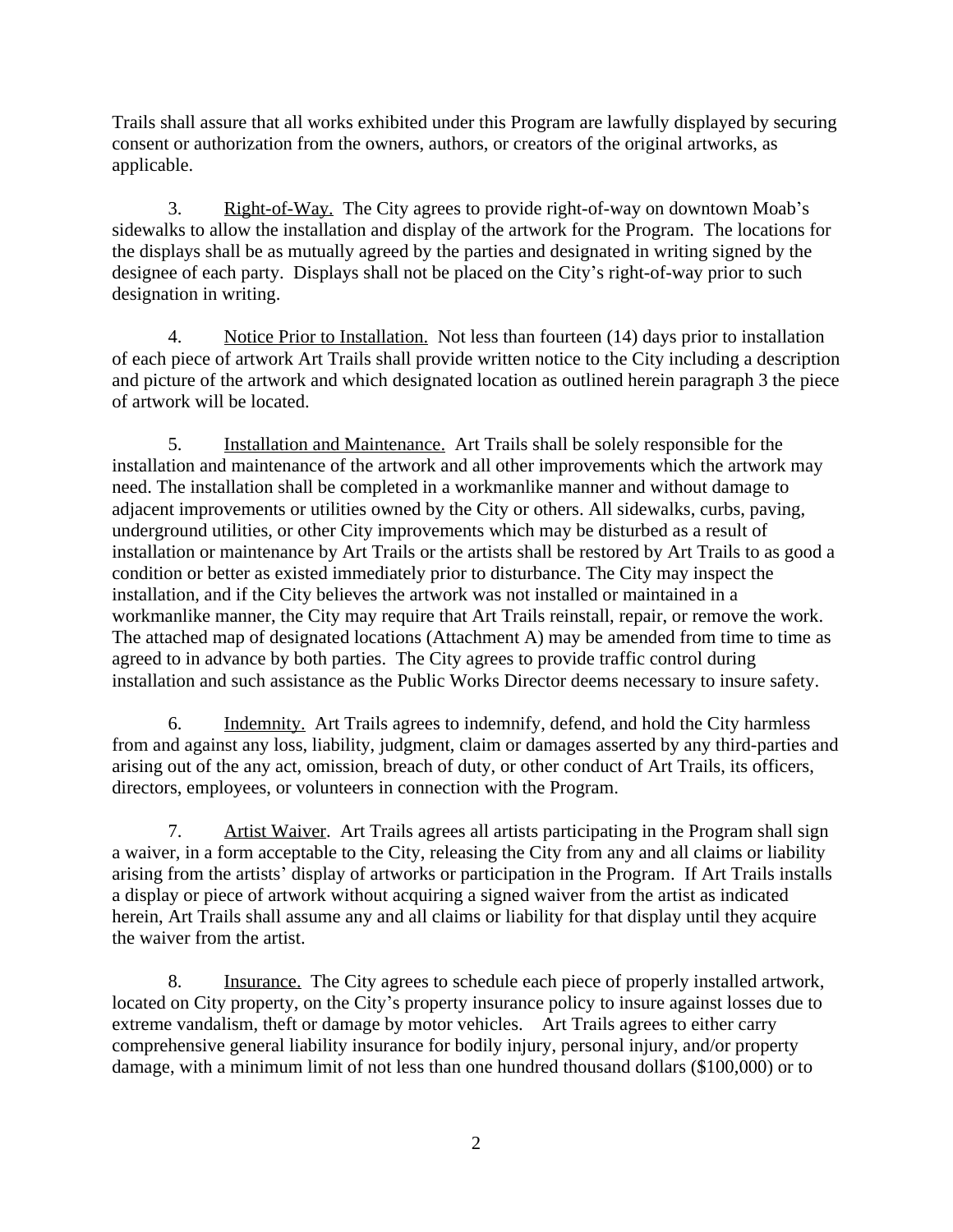execute an indemnity waiver for all representatives of Art Trails. Art Trails agrees to provide proof of insurance coverage or an indemnity waiver to the City promptly upon request.

9. Cash Contribution; Future Contributions. The City has budgeted to contribute ten thousand dollars (\$10,000) to Art Trails for operating support for the Program (\$2,500) and the purchase of artwork (\$7,500). This contribution to the Program is for the City of Moab's fiscal year ending June 30, 2020. Art Trails may apply for additional funding from the City for each fiscal funding year. Art Trails must follow all procedures designated by the City when requesting the funds from the City. The City will consider additional funding proposals each year, and may contribute additional financial support to the Program, but the amount, if any, is within the discretion of the City and subject to the City's budgetary restrictions. Future support for the Program is subject to appropriation by the City in its sole discretion.

10. Termination. Either party may terminate this Agreement following a minimum of sixty (60) days written notice. Art Trails shall remove all artwork and installations at its expense no later than ninety (90) of any notice of termination's termination date.

11. Independent Contractors. Each party to this Agreement acts solely as an independent contractor, and nothing in this Agreement is intended to constitute a partnership, agency relationship, or joint venture between the parties.

12. Discrimination. The Program shall be open to all artists regardless of race, color, religion, gender, age, sexual orientation, marital status, or physical or mental disability.

13. Complete Agreement. This document is the sole and complete agreement between the parties and no additional or different oral representation, promise, or agreement shall be binding on any of the parties with respect to the subject matter of this instrument. Modifications to this Agreement must be in writing and duly executed by both parties.

14. Governing Law and Venue. This Agreement is governed by Utah law; the sole venue for any dispute arising from this Agreement shall be the courts of Grand County, Utah.

15. Authority. This Agreement is a valid and binding obligation executed after each party has obtained all requisite legal authority.

16. Immunity. Nothing in this Agreement shall constitute a waiver or release of any governmental immunity possessed by the City pursuant to the Utah Governmental Immunity Act, U.C.A. § 63G-7-101 et seq., or any other applicable law.

17. Notice. Any notices shall be sent by first class mail, postage prepaid, or delivered by courier, to the addresses for the parties as specified below:

| City of Moab        | Moab Art Trails               |
|---------------------|-------------------------------|
| Attn: City Manager  | <b>Attn: Christy Williams</b> |
| 217 East Center St. | 375 S. Main, #236             |
| Moab, UT 84532      | Moab, UT 84532                |